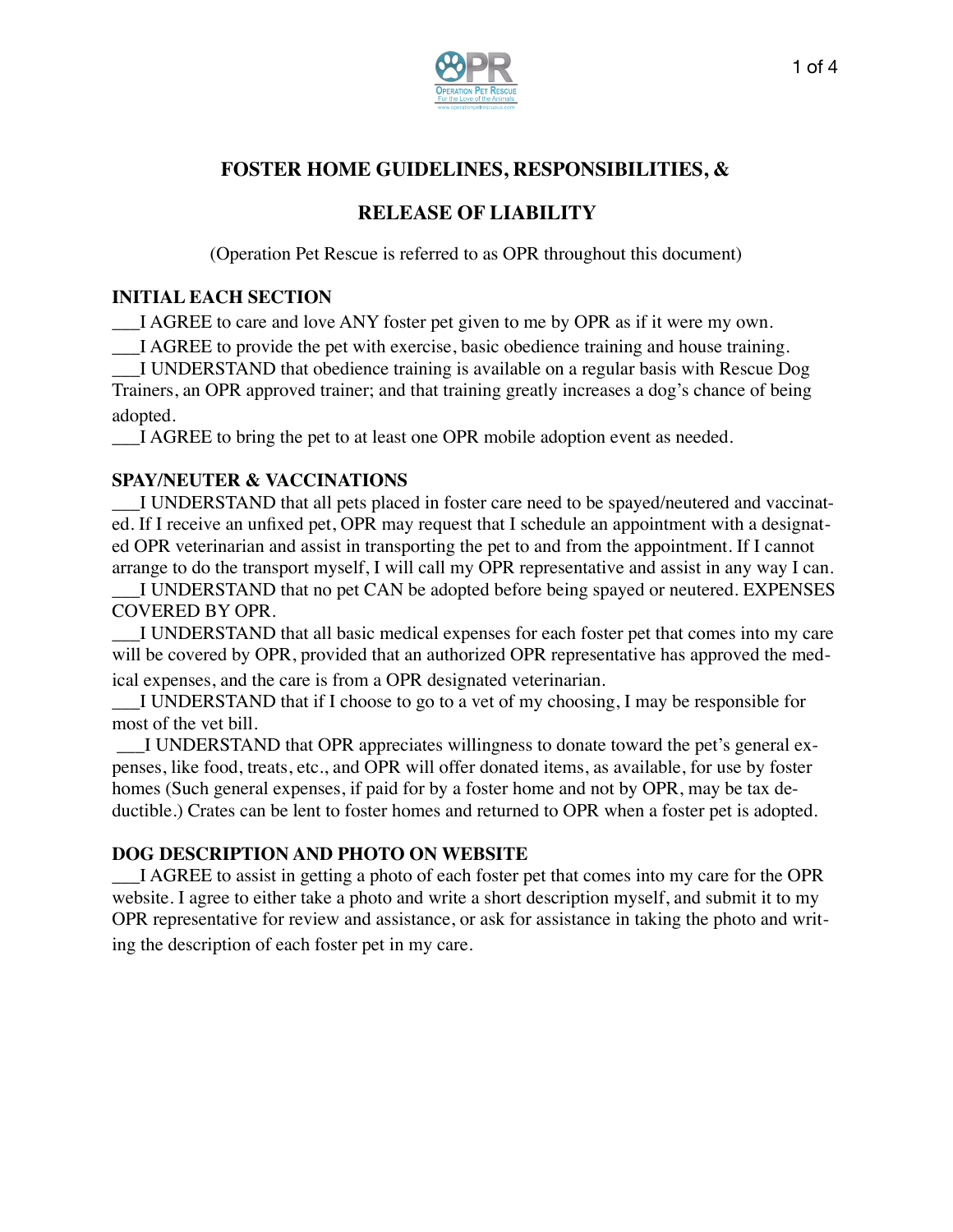

#### **ADOPTION/TRANSFER**

\_\_\_I UNDERSTAND that any potential adopter MUST be screened, interviewed and approved by an authorized OPR representative. I understand that my input will be appreciated and a part of the process, and that the final decision to place or not to place any particular pet with any particular potential adopter will be made by an authorized OPR representative.

\_\_\_I AGREE to let OPR know if prospective adopters contact me directly by phone or email, and to send copies of any email inquiries to my OPR representative. If it is possible for a prospective adopter to visit my home to meet the animal, I will arrange for a OPR representative to be there during the visit.

#### **PROTOCOL WITH CHILDREN**

\_\_\_I understand that the following protocol should be followed regarding children in the house:

- Do not under any under any circumstances leave a child unattended with any pet.
- Do not leave bones around the house when children are present and be cautious and observant when children are eating and the pet is in the room.
- If there is a child in the household under the age of 5, the pet must be in a crate or separate room while the pet is eating or sleeping to prevent accidents.
- Children under the age of 13 will not walk the dog unless supervised by an adult.
- Whenever a child is in the house with a pet, the child is at risk of being accidentally knocked over, scratched or bitten etc.
- Should you have ANY concerns or feel uncomfortable with a situation between the pet and a child contact your foster OPR liaison. OPR will either take the pet out of your home immediately or have Rescue Dog Trainers come and meet with you, depending on the severity of the situation and type of pet.

### **CATS AND DOGS CO-EXISTING**

\_\_\_\_I understand that even if this animal has been housed with cats in its foster home that OPR cannot guarantee the behavior with a new cat(s) will be the same. Please use caution when introducing a new dog to existing cats in the household and do the introduction slowly over a period of a few weeks, keeping the dog on leash. If you need assistance, please do not hesitate to contact an OPR representative.

### **MULTIPLE DOG HOUSEHOLDS**

\_\_\_ I understand that the following protocol should be followed when bringing additional dogs into the house.

- Do not leave multiple dogs at home in the same room unattended.
- Do not feed the dogs in the same room and don't leave toys and treats laying around the house.
- OPR can put you in touch with Rescue Dog Trainers to assist you with a dog to dog introduction if necessary.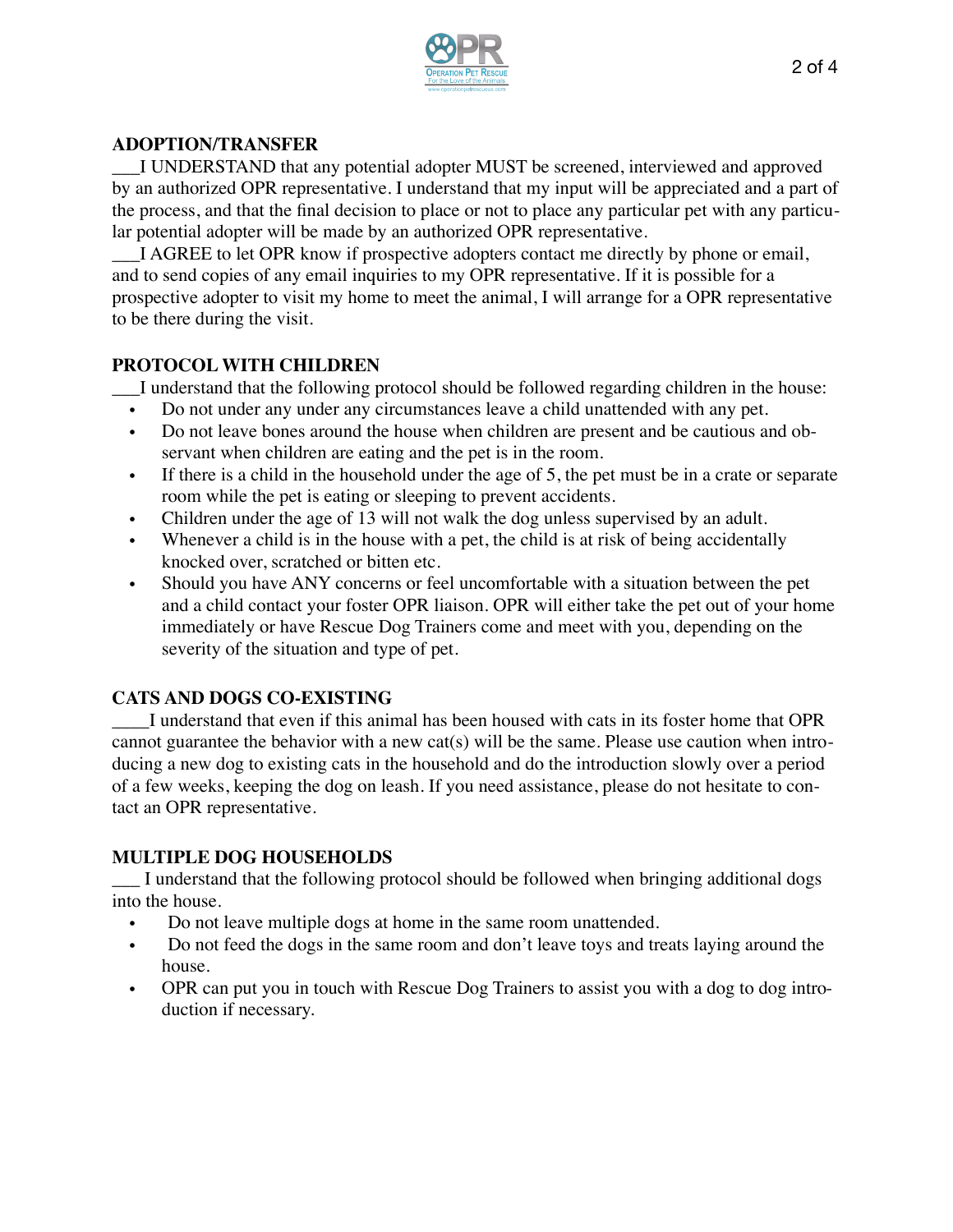

## **GENERAL AGREEMENTS**

\_\_\_I UNDERSTAND that the OPR ID tag must be worn on the dog's collar at all times, because this is its link back to OPR. If the dog loses its tag, I agree to immediately contact OPR for a new one.

\_\_\_I AGREE to keep each foster dog that comes into my care on a leash when outside my home or my own securely fenced yard.

\_\_\_I UNDERSTAND AND AGREE that no foster dog that comes into my care will be allowed to run or play off- leash in a dog park or other open public area.

\_\_\_I UNDERSTAND AND AGREE that I am responsible for the safety of each foster pet that

comes into my care, for the safety of other pets and people the pet comes into contact with. \_\_\_I AGREE to immediately notify my OPR contact in the event of a missing or injured foster

pet.

I UNDERSTAND that if I decide to adopt a foster pet in my care, I must go through the adoption process, including paying the requested donation. (Donations are used to help cover costs to save and help more pets.)

 \_\_\_I UNDERSTAND that if I need to return a pet to OPR's care, for any reason, enough forewarning is necessary for OPR to locate a new foster home placement for the pet, and that this process may take a week or more, depending on the pet and the number of other pets in foster care.

Operation Pet Rescue retains the right to remove a foster pet from my care at any time.